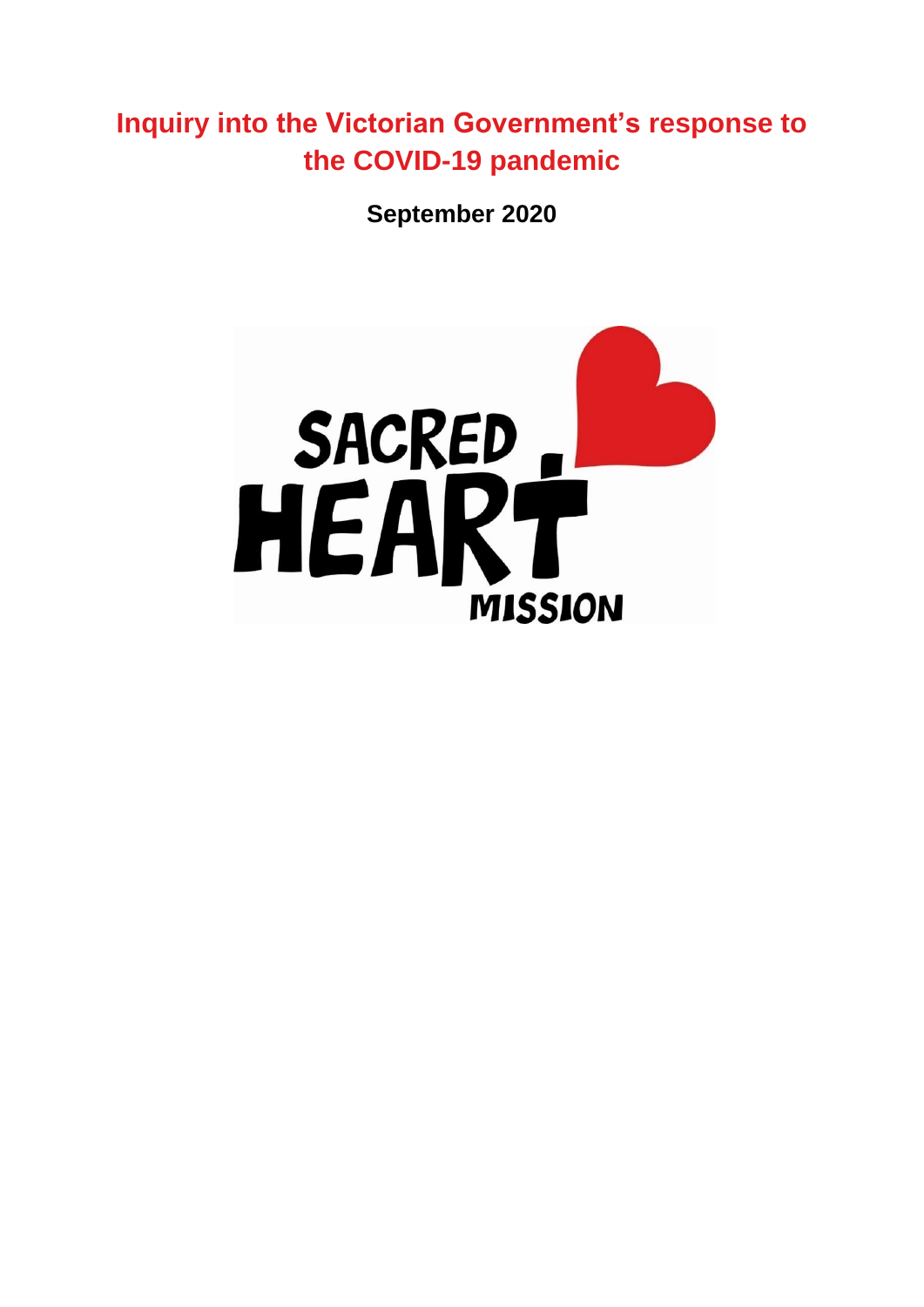### Sacred Heart Mission

87 Grey Street St Kilda 3182

PO Box 1284 St Kilda South 3182

### **Enquiries**

(03) 9537 1166 info@sacredheartmission.org [www.sacredheartmission.org](http://www.sacredheartmission.org/)

### Prepared by

Cathy Humphrey, Chief Executive Officer Olivia Killeen, Project Officer – Social Policy and Strategic Projects

*Sacred Heart Mission acknowledges the people of the Kulin Nations as the Traditional Owners of the land on which we operate. We commit to providing accessible and culturally appropriate services to Aboriginal and Torres Strait Islander people.*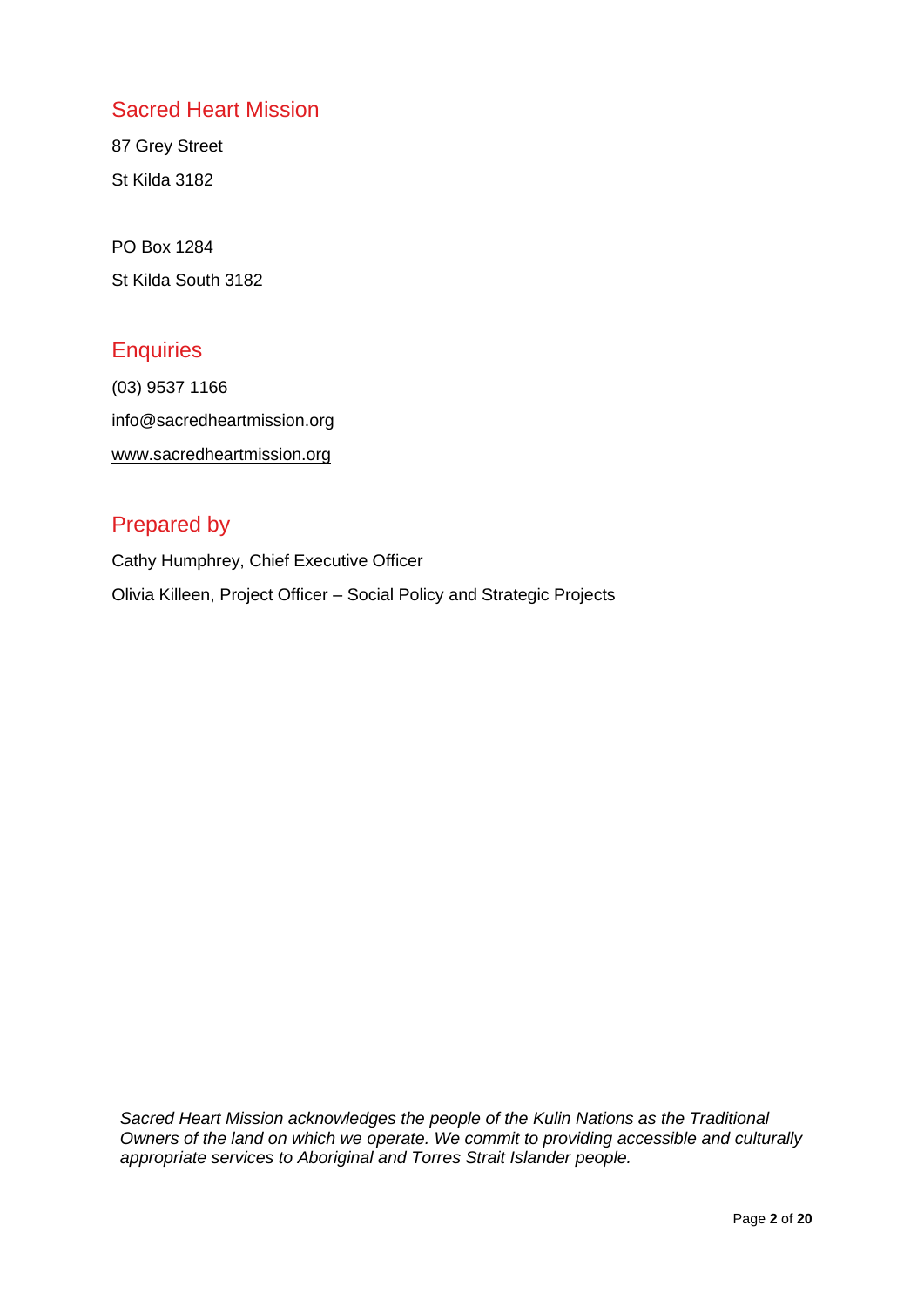# **Contents**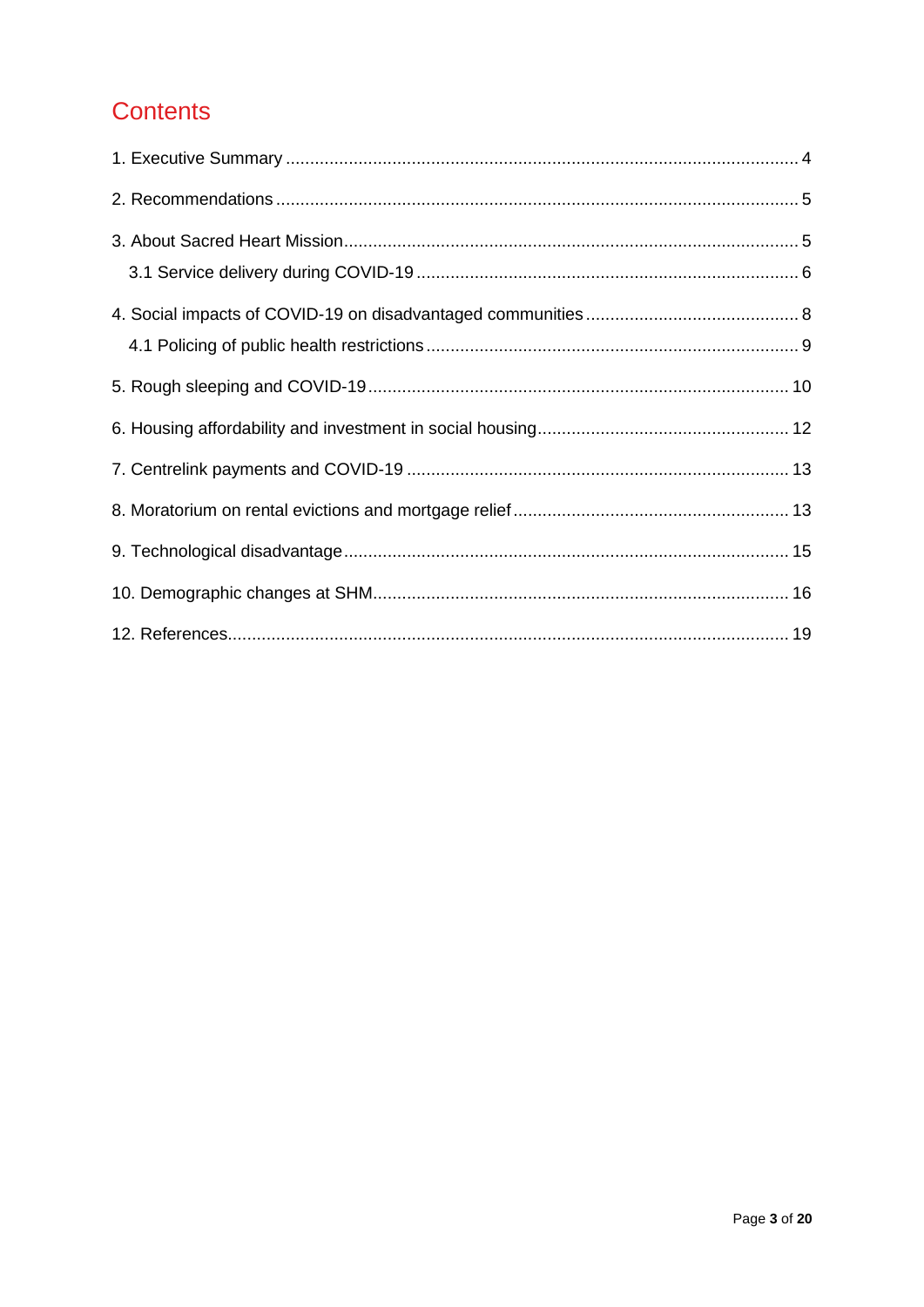# <span id="page-3-0"></span>1. Executive Summary

Sacred Heart Mission (SHM) appreciates the ability to contribute to the Inquiry into the Victorian Government's Response to the COVID-19 Pandemic. We recognise the complexity of responding to a pandemic environment, and the Victorian Government's commitment to preventing widespread infections of COVID-19 in Victoria, which have overall been successful to date, despite many challenges since the onset of the pandemic.

However, we are deeply concerned by the short- and long-term impacts of stay-at-home and social distancing restrictions on the Victorian community, particularly those who are experiencing deep disadvantage, poverty, and homelessness.

The coronavirus (COVID-19) pandemic has had a profound and severe impact on the social and economic fabric of societies all over the world. The need for physical distancing has required the shutdown of much of societies' economic activities, leading to job losses, reductions of hours and temporary stand-downs of employees. The likely long-term effects of the pandemic cannot be underestimated.

However, it is likely that many of the jobs lost due to the pandemic will not return, even with significant financial support to businesses through the Victorian Government. Many people will struggle to re-engage in the paid workforce, and people who were formerly in a stable, or at least manageable financial position prior to the pandemic will be at significant risk of longterm unemployment, homelessness, and poverty.

Climbing out of poverty is extremely difficult, in part due to historically punishing levels of income support in Australia that cannot sustain basic living standards. The decision to increase the JobSeeker Payment (formerly Newstart Allowance) and widen the eligibility criteria, as well as the implementation of the JobKeeper Scheme are important policy interventions by the Commonwealth. The increases to income support payments have had a significant positive impact for the long-term unemployed people previously languishing on the old Newstart Allowance.

It is extremely disappointing that the Commonwealth government has not heard calls from all sectors of the community not to reduce JobSeeker and JobKeeper Payments from 28 September, despite the fact that the Victorian community, particularly given the longevity of Stage 4 restrictions in Metropolitan Melbourne. We believe the Victorian government must find ways to provide income support to Victorians who are still unable to work and prevent more community members from falling into poverty.

Sacred Heart Mission is expecting a significant increase in demand for homelessness services and social housing in the wake of the COVID-19 pandemic. Already, we are experiencing demographic changes in who our service users are, and changes in their interactions with our staff – primarily, increasing loneliness and isolation.

To respond to the current demand and the anticipated surge demand, the Victorian Government must invest in social housing, and provide localised supports for people to exit homelessness. Without it, the homelessness crisis will escalate, and will continue to be a wicked social issue, that society and governments will be challenged by for years to come.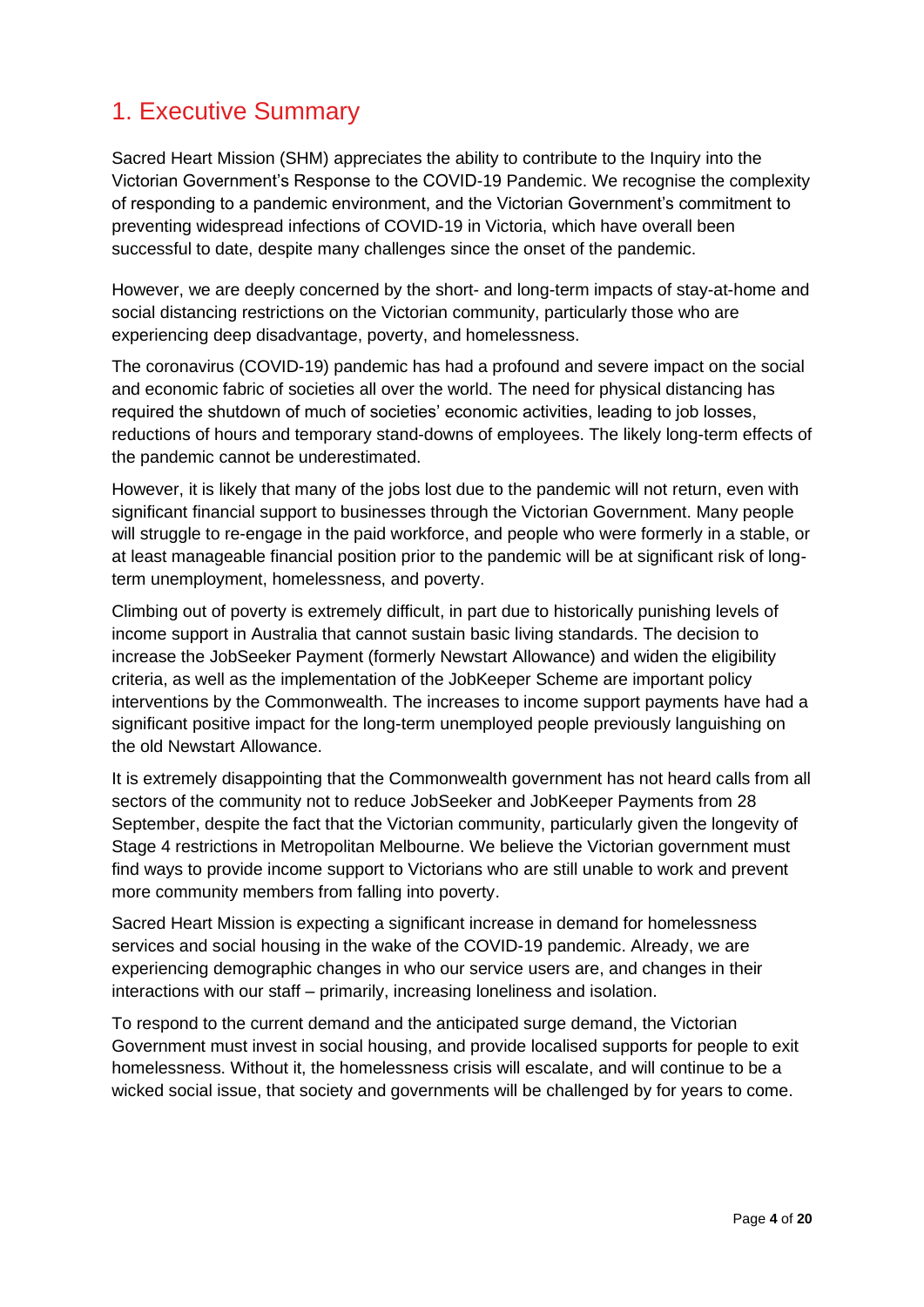# <span id="page-4-0"></span>2. Recommendations

*Recommendation 1:* That the Victorian Government must continue to invest in community and social services, such as mental health, family violence support, alcohol and other drug services etc. to support our social recovery from the COVID-19 pandemic.

*Recommendation 2:* That the appeals process for challenging fines associated with breaches of COVID-19 restrictions is clear, transparent and responsive to circumstances; and that Victoria Police are encouraged to use discretion when responding to breaches and issuing fines, particularly for disadvantaged communities.

*Recommendation 3:* That the Victorian government, in collaboration with the community sector and other relevant parties, develops a strategy to ensure that those who are temporarily housed due to COVID-19 can access permanent housing, and are provided with appropriate support to sustain that housing.

*Recommendation 4:* That the Victorian government commits to investing in social housing, at a rate of at least 6,000 social housing units per year over the next ten years, alongside strategies to boost the availability of affordable housing in the short term, until a long-term social housing supply can be created.

*Recommendation 5:* That the Victorian government continues to advocate for long-term changes to the Commonwealth income support system, as well as continuing to use alternative mechanisms to financially support vulnerable Victorians in the absence of action by the Commonwealth, including assistance to people who do not have paid leave entitlements.

*Recommendation 6:* That the Victorian Government collaborates with the Commonwealth, landlords and financial institutions to prevent private tenants from being forced to repay their accumulated housing costs at an unaffordable rate, risking eviction, homelessness, and exposure to trauma.

*Recommendation 7:* That government invests in programs and services that provide access to, and training in digital technologies for vulnerable Victorians, particularly older people and those experiencing homelessness and disadvantage.

<span id="page-4-1"></span>*Recommendation 8:* That government should provide additional assistance to vulnerable Victorians who are ineligible for Commonwealth income support or the JobKeeper payment, to reduce financial hardship prevent exposure to homelessness and trauma in communities of temporary residents and migrants.

*Recommendation 9:* That government should invest in a public health campaign to discourage people from attending their workplace when unwell, and to work with employers to ensure that their staff do not feel obliged to attend work in these circumstances.

*Recommendation 10:* That government should continue to expand the *Working for Victoria*  Scheme to support Victorians back into work in the coming months and years as we commence economic recovery from COVID-19, and work with businesses to understand their ongoing requirements in a 'COVID-normal' environment.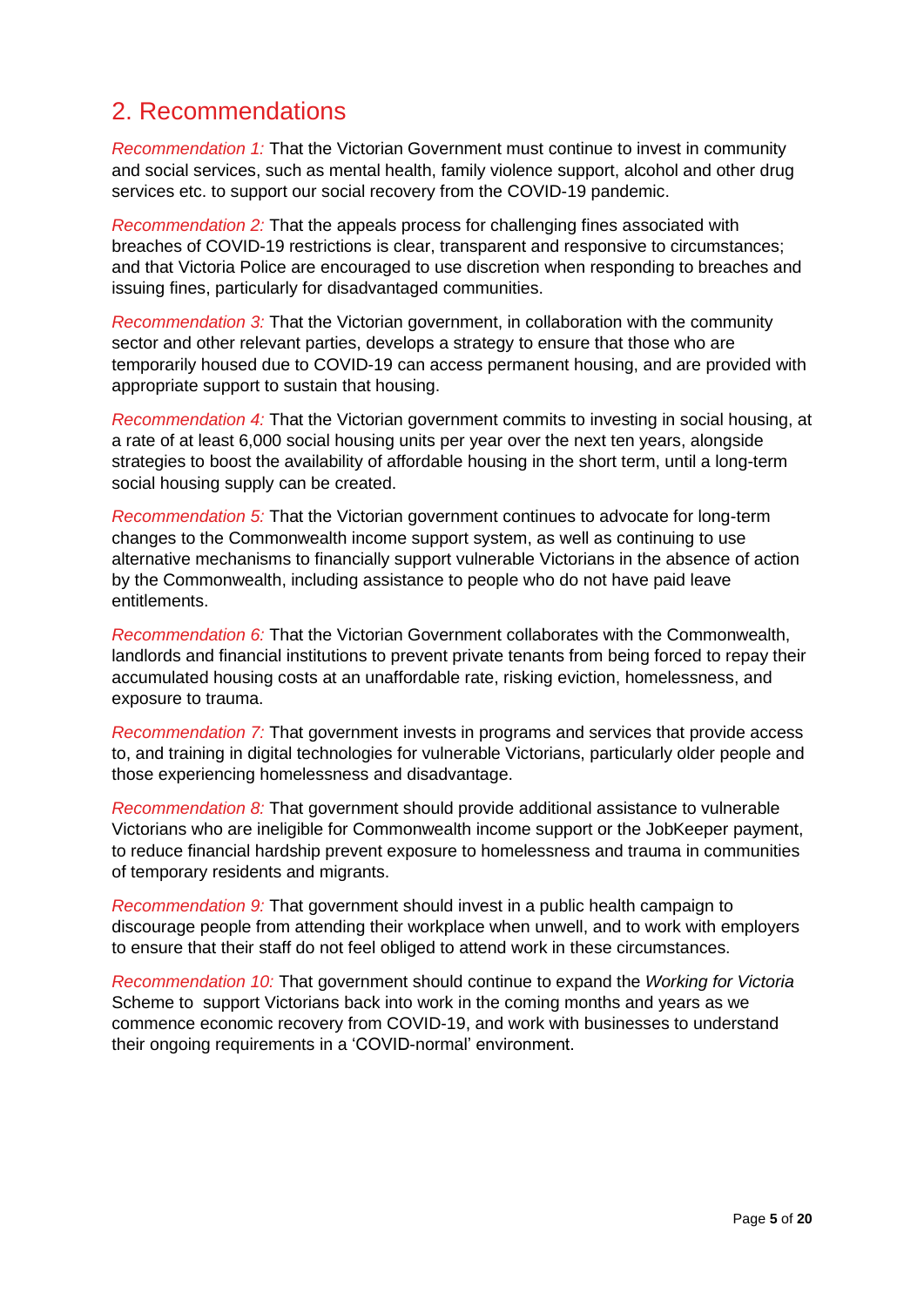# 3. About Sacred Heart Mission

Sacred Heart Mission (SHM) has been delivering services and programs for people experiencing long-term disadvantage and exclusion for over 37 years. SHM is committed to programs that build people's strengths, capabilities, and confidence to participate fully in community life.

Today we are one of Victoria's leading agencies working with people who are experiencing deep, persistent disadvantage and social exclusion, particularly people experiencing long term homelessness.

For details of our programs and services, visit [www.sacredheartmission.org.](http://www.sacredheartmission.org/)

### <span id="page-5-0"></span>3.1 Service delivery during COVID-19

SHM's accommodation and homelessness services are essential services, and our focus throughout the COVID-19 pandemic has been to continue to provide critical services as far as practicable, while modifying our services as necessary to ensure physical distancing and protect the safety of clients and staff.

It is important to note that 'social distancing' is the terminology used to describe the need to keep a 1.5 metre distance from each other in public places. However, the implication of this practice is a lack of social connection as a result of what is in fact, a physical distance, rather than a social one. Therefore, we use the term 'physical distancing' throughout this submission, to recognise this subtle but significant difference. Key modifications to our service delivery are described below:

#### *Engagement Hubs (Dining Hall, Central Services, and the Women's House)*

- From 16 March 2020, our Dining Hall clients have been offered a combined breakfast and lunch takeaway meal, a modification to this service to reduce for vulnerable people to gather as they wait for their meal, outside the date of SHM's main building (87 Grey Street, St Kilda). Women's House clients are also receiving meals at this location, and clients are supported by Women's House and Central staff members.
- To ensure physical distancing, we have spray-painted hearts on the pavement in front of our Dining Hall gate, to indicate the 1.5 metres of distance people are required to keep between each other.
- Highly vulnerable clients, and those who were required to self-isolate have been linked to the Red Cross who are providing food hampers. RACV is also donating meals and delivering them to our clients at RHPP, Sacred Heart Local, Bethlehem Community and Homefront.
- Provision of mobile phones to vulnerable clients, courtesy of Better Life Mobile, to help them stay connected to support workers. Across April and May, over 350 social support phone calls were provided to our Engagement Hub clients.
- Access to the GP clinic is available four days a week from Monday to Thursday between 9am and 1pm.
- Access to toilets at Sacred Heart Central remain available seven days a week, however the showers and laundry services are temporarily closed. The Women's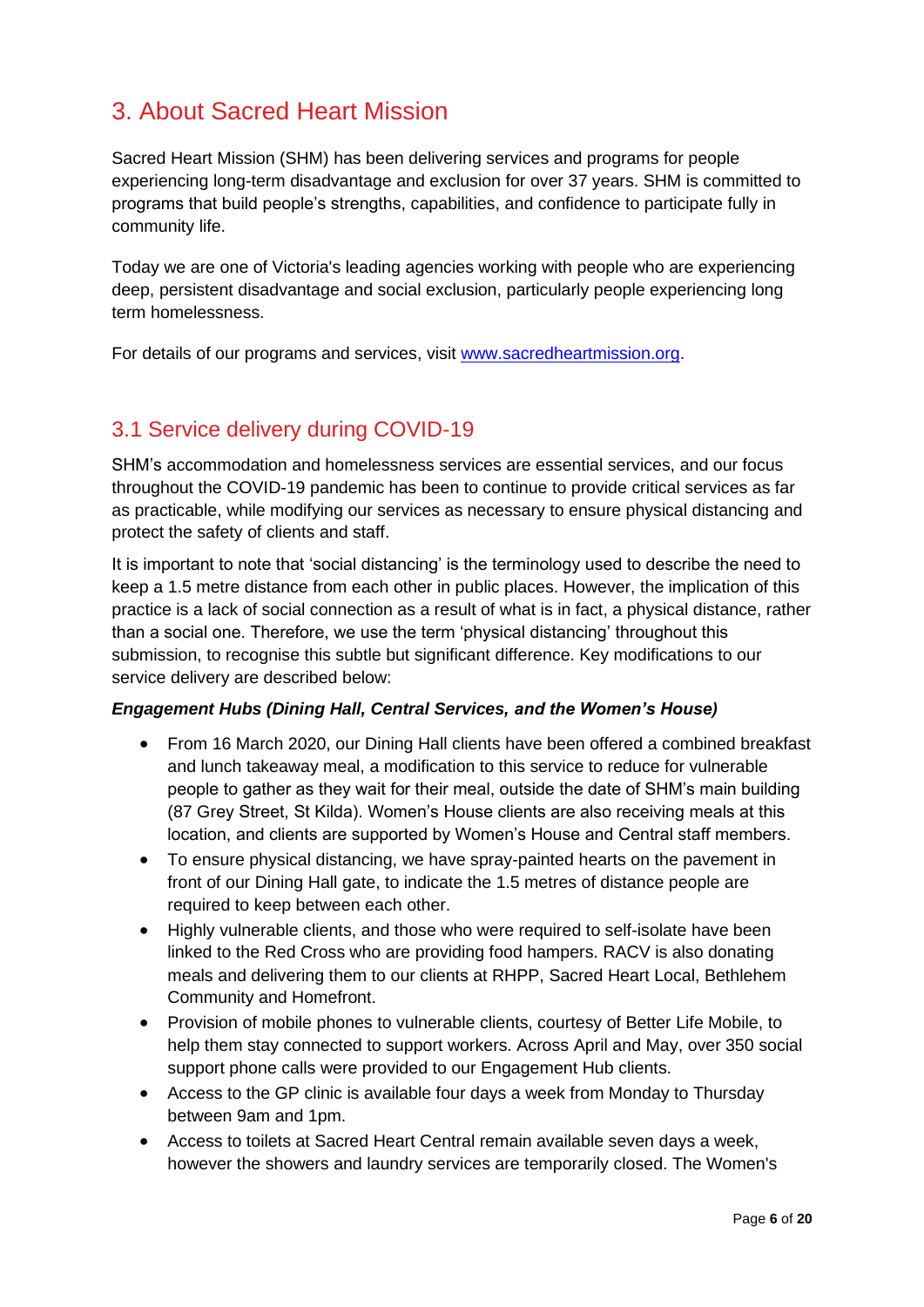House will continue to offer crisis and housing support. Drop in access, showers, laundry and the sleep room are temporarily closed.

- Our Resource Room continues to provide information and assistance with a range of issues including housing and accommodation.
- Hands on Health Clinic has moved services such as our physiotherapy pain clinic and dietetics services onto an eHealth platform and has provided 31 eHealth consults during April and May. The Health and Wellbeing group activities have also been placed on hold.
- A new food security and social support team has been created with existing modified Engagement Hub roles to meet current and emerging needs in the community, as existing services are modified, and new emerging needs identified.

#### *GreenLight, J2SI, Sacred Heart Local and other outreach and case management support*

- Clients of GreenLight and J2SI have continued to provide case management and service coordination remotely to clients via telephone. Certain exceptions have been made for new housing offers to clients or high-risk tenancies, whereby outreach has continued to occur with appropriate controls in place.
- Outreach and case management support will occur via the telephone. Current clients receiving case management have been supported with mobile phones.
- Sacred Heart Local has implemented daily welfare checks via telephone for all clients, and staff are maintaining physical distancing where possible when visiting clients and using personal protective equipment (PPE) as appropriate.

#### *Residential/Accommodation Services (Rooming House Plus Program, Bethlehem Community, Sacred Heart Community)*

- All accommodation services are maintaining physical distancing protocols for residents and staff based on Victorian and Commonwealth Government advice
- Group activities and non-essential services have been modified or suspended as necessary based on physical distancing advice and will be slowly re-introduced based on updated advice.
- Minimal visitors, screening of visitors and ensuring they comply with physical distancing restrictions and ensuring that all visitors (including staff) to Sacred Heart Community have received a 2020 seasonal flu vaccination as per Commonwealth directives.
- Creation of discrete staff teams and rosters to reduce staff contacts and implemented the use of PPE as well as training for all staff.

### *Op Shops*

- Due to COVID-19 restrictions, it was necessary to close all 12 of SHM's Op Shops from 1 April 2020.
- We have since increased the number of items available via our Instagram and eBay online stores.
- From 22 May 2020, four stores were able to reopen these are larger and have a greater ability to accommodate physical distancing.
- Due to the implementation of Stage 4 restrictions on 2 August 2020, all stores remain closed until retailers are allowed to reopen. This is financially challenging for SHM,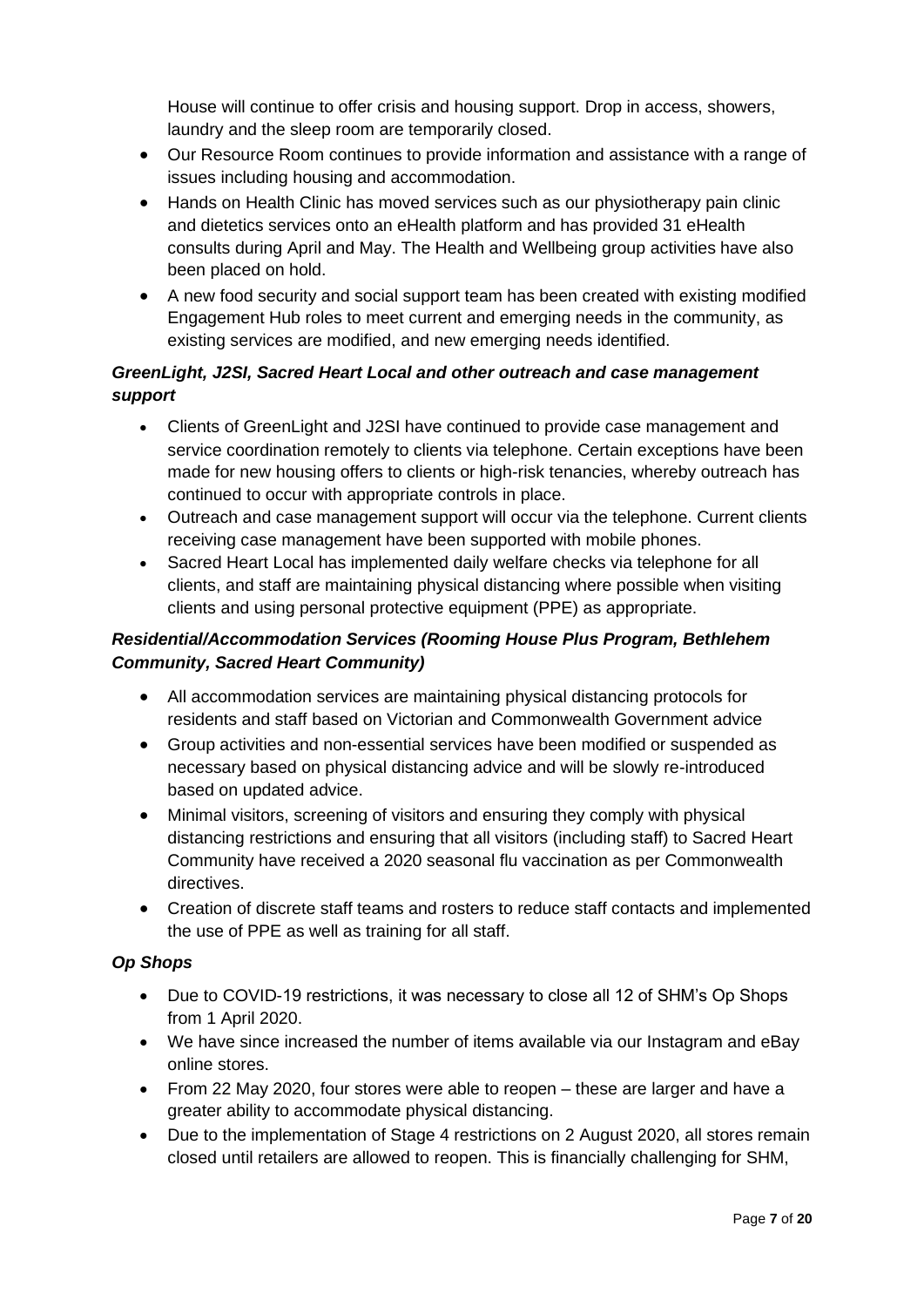and we hope to be able to reopen shortly, with a strong COVID-Safe plan in place to ensure the safety of all customers and staff.

• Our experience between May and August demonstrated that we were able to operate in a COVID-Safe manner across our stores, and when collecting and sorting donations. We hope to reopen shortly and will continue to prioritise safety and hygiene for staff, volunteers, and customers.

#### *Office-based staff and operational changes*

- Office-based staff and those with the ability to work remotely have been encouraged to do so throughout the pandemic. SHM is using technology to conduct meetings, events, training, as well as restricting movement between offices. Visits to our office and service sites are currently restricted.
- Clear instructions provided to staff on appropriate actions to be taken if feeling unwell.
- Suspension of shifts for volunteers, with some volunteers able to assist remotely and have been supported to do so. Some volunteers have been able to work in person and have been provided with permits.

## <span id="page-7-0"></span>4. Social impacts of COVID-19 on disadvantaged communities

It will take many months or years to understand the full impact of the COVID-19 pandemic on Australian and global society, from a health, social and economic perspective. However, the experience of clients themselves, and of organisations and their staff is important in understanding the personal and social impacts of the crisis as it is occurring.

SHM staff report that the most prominent topic brought up by clients as part of their engagement with them is loneliness and social isolation. For clients who regularly attend the Dining Hall for meals; the need to receive a take-away meal option and physically distance themselves from their community members and friends is extremely unsettling and distressing.

SHM has made a concerted effort to maintain connections with clients, including those who we see on a sporadic basis. We have provided over 50 mobile phones to clients who were unable to access one and have delivered hampers of food and other supplies to clients who have needed material assistance because of the pandemic.

The need to provide case management services remotely has been challenging for both clients and staff. We are aware that for many clients, feelings of isolation, poor mental health and well-being, demotivation and increased substance use are likely to be occurring, even when clients are not able to communicate this. Staff providing intensive case management have a unique opportunity to support clients to navigate change in such a complex environment and assist them to make positive changes to their lives.

Some staff have also reported that they have seen an increase in clients presenting to our services who are affected by drugs and alcohol, as well as witnessing and needing to intervene in a greater number of overdoses in recent months. We believe this is a likely a side effect of poor mental health and wellbeing and a form of self-medicating, and a lack of other meaningful activities including interactions with others, due to stay-at-home restrictions.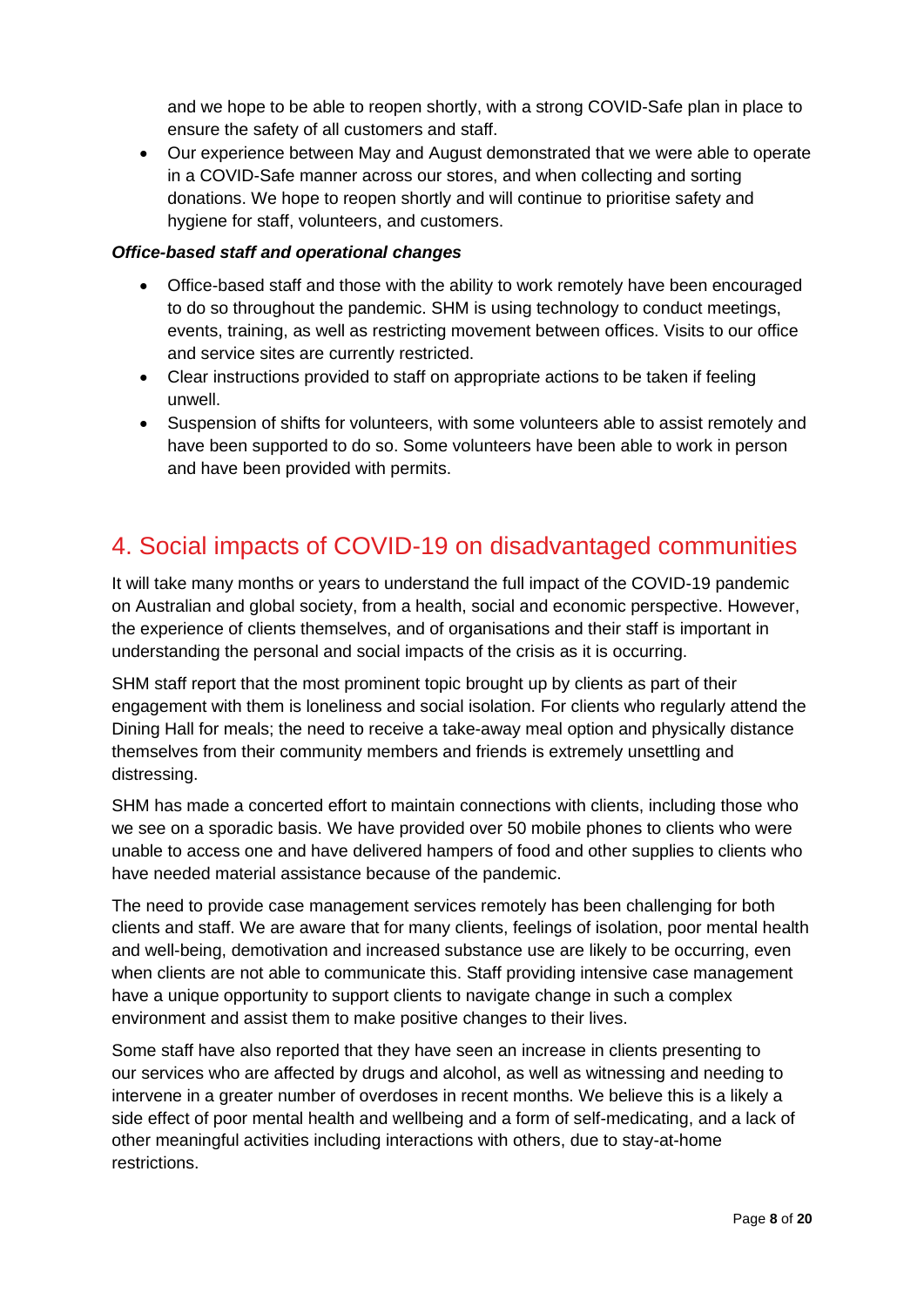It is arguable that increases in consumption of alcohol and other drugs are likely to be occurring more widely within the community. However, this issue is more noticeable in groups who are more visible to the public, such as those experiencing homelessness or in temporary hotel accommodation, especially in densely populated areas.

Simultaneously, isolated individuals are also more at-risk when using substances. Without access to their support networks and visitors who would ordinarily interact with them if not for COVID-19 restrictions, there is a greater risk that someone will intentionally or accidentally experience an overdose leading to serious harm or death.

Furthermore, it is evident that the Stage 4 restrictions implemented on 2 August, particularly the 8pm – 5am curfew and restrictions on travelling more than 5km from home has had a profound mental health impact on the Victorian community in general, but that those impacts are felt more significantly on people experiencing disadvantage – particularly those who have minimal access to goods and services within 5km of their homes; and do not have the financial means to purchase more than 1-2 days' worth of groceries at a time to minimise their time outside. The implementation of mandatory mask-wearing is an additional financial burden on disadvantaged community members, and the price-gouging and panic-buying of masks in the days immediately following the announcement highlights how the pandemic has widened social and economic inequalities in ways that were not anticipated.

Victorian Government must seek to understand and address the social, economic, and broader health impacts of the COVID-19 restrictions on the population, especially disadvantaged groups, in the medium-to-long term as we move towards 'COVID-normal' in Victoria.

*Recommendation 1:* That the Victorian Government must continue to invest in community and social services, such as mental health, family violence support, alcohol and other drug services etc. to support our social recovery from the COVID-19 pandemic.

## <span id="page-8-0"></span>4.1 Policing of public health restrictions

The decision to issue highly punitive fines of \$1652 to vulnerable community members that were seen to be disobeying public health restrictions, is also of significant concern. Community legal services have reported that many of their clients being fined unreasonably for supposed breaches of the COVID restrictions (Davey 2020; Youthlaw 2020). This includes not being at home when required to self-isolate; because they were in quarantine hotels, and for shopping and exercising. In particular, these fines appear to be disproportionately issued to young people, refugees, people with limited proficiency in English, people with mental health issues, Aboriginal people and people experiencing homelessness (including those in temporary hotel accommodation). Community legal services have also reported that they are having considerable difficulty appealing these fines; including that they are receiving computer-generated responses without genuine consideration of their requests (Clayton 2020).

The effectiveness of such fines in facilitating behaviour change is also questionable in these circumstances and not in line with expectations of public safety. It is highly unlikely that any young person, or people experiencing significant disadvantage will be able to pay such fines,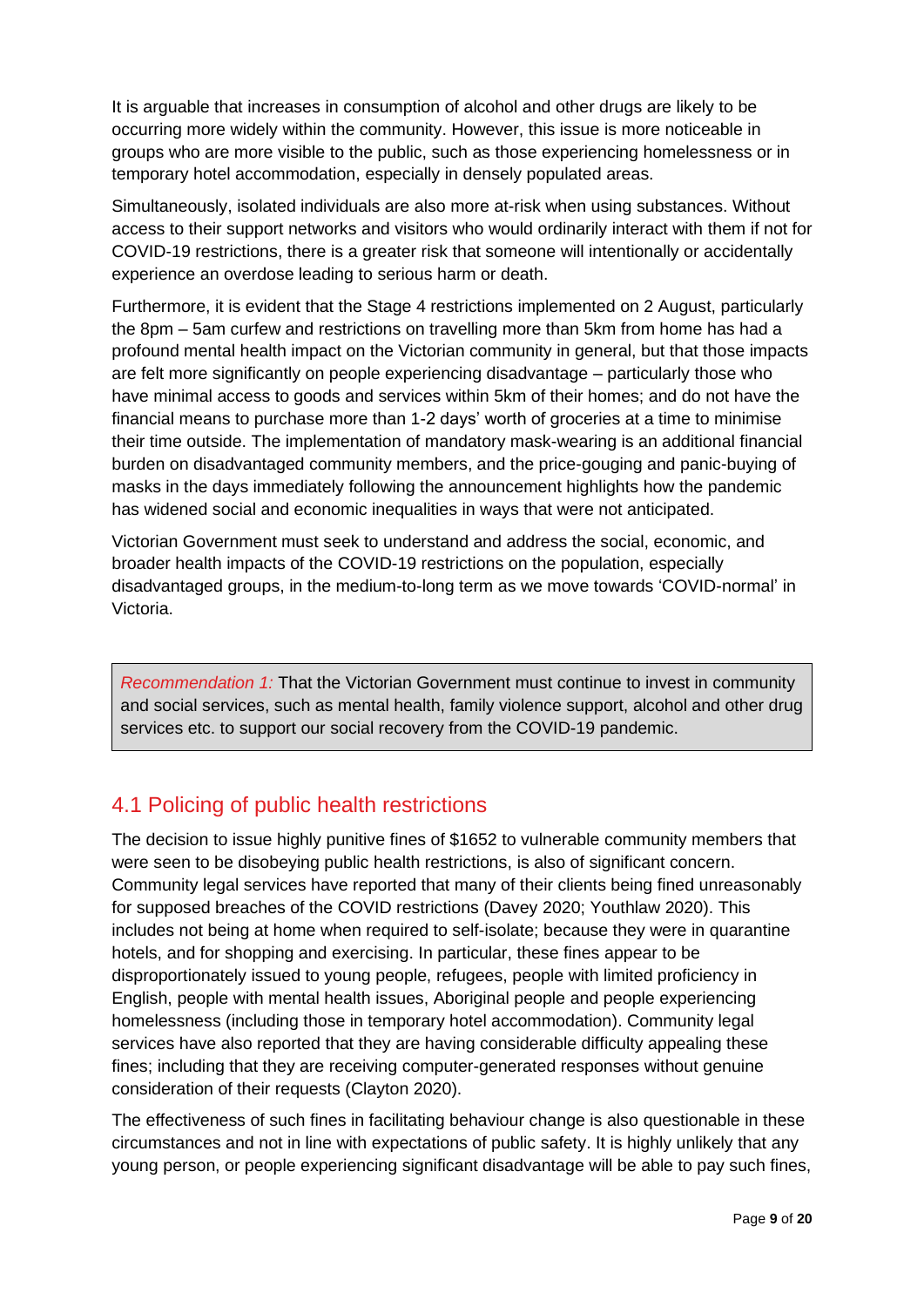which creates blockages in a stretched legal system and brings more people into contact with the court system, causing unnecessary stress and anxiety.

We recognise that the Victorian Government has requested substantial support from Victoria Police in responding to the changes in restrictions over recent months which have been rolled out extremely quickly. However, it is important to highlight that over-policing of marginalised communities is not a new issue, and the COVID-19 restrictions are only the most recent and high-profile example of this.

It is extremely disappointing that Victoria Police have not been responsive to the needs of communities in these challenging times, and that the appeals process is not reasonable and appropriate, and the circumstances of those affected are not considered. The announcement on 28 September 2020 to increase fines for unlawful gatherings to \$4957 is extremely concerning for these marginalised groups. There is a lack of evidence that such fines are acting as a genuine deterrent for people deliberately holding unlawful parties and gatherings, and in fact are more likely to instil fear of the police within vulnerable groups; serving no benefit to public health effort to reduce transmission of COVID-19, or the wider community in general and is likely to have long-term ramifications in community attitudes towards figures of authority.

*Recommendation 2:* That the appeals process for challenging fines associated with breaches of COVID-19 restrictions is clear, transparent and responsive to circumstances; and that Victoria Police are encouraged to use discretion when responding to breaches and issuing fines, particularly for disadvantaged communities.

# <span id="page-9-0"></span>5. Rough sleeping and COVID-19

For people who are sleeping rough, or live in inappropriate or overcrowded accommodation, the risk of contracting COVID-19 is higher, due to the inability to maintain a physical distance from others, lack of control over their living environments and the potential lack of access to sanitary facilities. This also means that unless an opportunity to self-isolate is provided, it is more likely that people in these circumstances will spread the virus to others, which is of severe concern.

People with increased health vulnerabilities are also more at risk of becoming severely unwell from commonplace illnesses such as the common cold and influenza, as well as COVID-19. People experiencing homelessness and chronic disadvantage are also less likely to seek medical assistance for health concerns, meaning that by the time they access help, their conditions are chronic and poorly managed.

Early in the pandemic, homelessness providers were able to swiftly and efficiently access vacant hotel accommodation to house rough sleepers. Approximately 1,000 people housed in inner Melbourne in the first four weeks of lockdown, a clear indication of the unmet need of social housing at that point in time.

This initiative should be commended and was essential in preventing a mass outbreak of COVID-19 in homeless communities across Victoria that has so far been avoided. In June, when the first lockdown eased, we were deeply concerned that these people would be forced back onto the streets if they were not provided with alternative housing.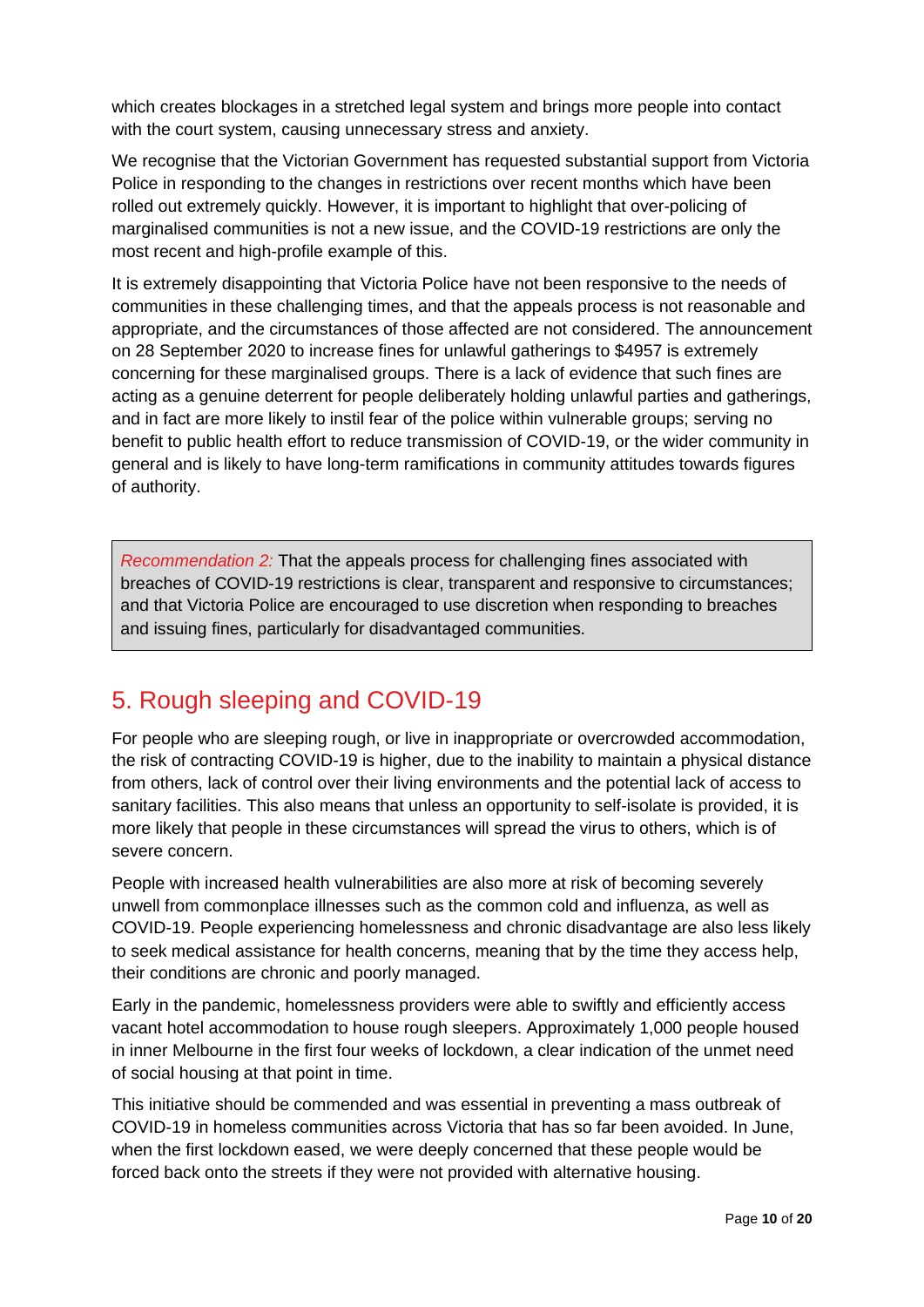We were greatly relieved by the announcement made in late July 2020 to extend the program until April 2021 and to provide additional funds to support people to transition into stable housing. Our position is that those currently residing in hotels should be supported to access stable and permanent housing as soon as possible.

SHM has been funded by DHHS to provide the Hotel Response Team Project from July until 31 December 2020. The project provides a concierge health and early intervention response for COVID-19 to four hotels (at the time of writing), and ensures appropriate COVID 19 preventative measures are in place to protect the health and wellbeing of people (formerly sleeping rough) residing temporarily in hotels. The Hotel Response Teams ensure adequate service supports are put in place to assist in the response of any further COVID-19 outbreaks.

We have also engaged in the GreenLight HEART project, which provides a rapid response to ensure 300 people have their needs assessed and are linked to case management and housing & support plans, to support them to exit. SHM's team is responsible for working with 100 of these clients. In order to commence this project quickly, SHM pivoted some of its existing resources into GreenLight HEART, as this was determined to be of significant need and other services have been unable to operate as normal under the COVID-19 restrictions.

Early in the COVID-19 outbreak, SHM, along with other sector partners received funding from the Victorian Government to repurpose disused buildings to provide temporary accommodations and 24-hour support to people who are experiencing homelessness and chronic and acute medical conditions who require temporary housing.

It was initially anticipated that these centres would operate as COVID-19 Isolation & Recovery Facilities (CRIFs). However, due to the swift decision made to temporarily house rough sleepers in hotels and other vacant accommodation, a severe outbreak in the homeless communities around Australia was not realised, including during Victoria's second wave from July 2020.

As a result, the SHM Respite and Recovery Facility has provided recuperative support in the short term (up to 3 months) for people who have chronic and acute medical conditions not associated with COVID-19, until November 2020. Case managers are employed on a 24/7 rotating roster, to support clients to access housing and other services to exit homelessness post-discharge.

The aim of the Respite and Recovery Facility in supporting rough sleepers to access housing, however, will only be realised if there is sufficient social housing available to meet demand, alongside the ability to be flexible and assertively refer clients into other specialist services.

Though disastrous, the COVID-19 pandemic has created a unique opportunity to provide rough sleepers with support to exit homelessness in a way that did not previously exist. It is vital that people who are rough sleeping are provided with intensive support to access and sustain housing permanently.

However, the release of additional funds for homelessness services to provide ongoing support to vulnerable community members has been significantly delayed. A lean Victorian Public Service has meant that its' ability to be agile and responsive in the COVID-19 environment is extremely limited; and has proven to be challenging throughout the pandemic. A long-term commitment by the Victorian Government to invest in the public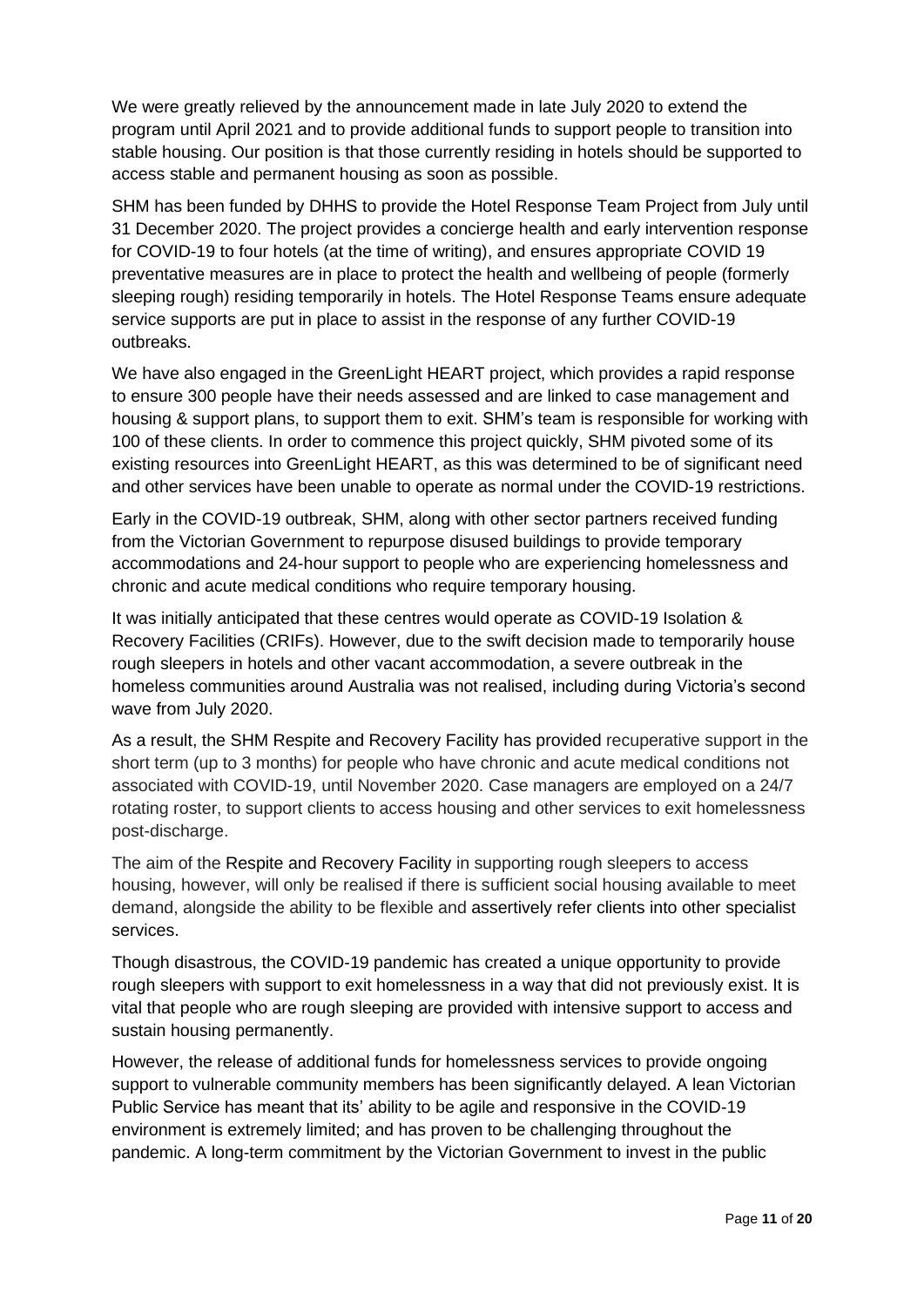service and boost its' capacity for decision-making and emergency planning will be beneficial in responding to future challenges in our society.

*Recommendation 3:* That the Victorian government, in collaboration with the community sector and other relevant parties, develops a strategy to ensure that those who are temporarily housed due to COVID-19 can access permanent housing, and are provided with appropriate support to sustain that housing.

## <span id="page-11-0"></span>6. Housing affordability and investment in social housing

Prior to COVID-19, the housing market, both for purchasers and renters was becoming increasingly unaffordable, with increasing proportions of over-indebted households; as well as slow wage growth (ABS 2019; Department of Treasury 2017). In these types of circumstances, there is greater risk of people experiencing financial difficulty, and more potential for homelessness to occur – such as via rental evictions or being unable to meet mortgage repayments.

The COVID-19 pandemic adds a further layer of complexity to Australia's housing affordability crisis. It is anticipated that the COVID-19 pandemic will have long-term and widespread impacts on the Australian economy to rival that of the Great Depression. While we don't yet know the full extent of these impacts, estimates from April 2020 suggest that 14 - 26% of Australian workers (1.9 – 3.4 million people) could lose their jobs as a direct result of the need to physically distance from others, and the unemployment rate could rise to 10 – 15% (the Grattan Institute, 2020).

It is also likely that personal and household debt will increase, property values will drop, and superannuation will be less profitable, all of which have significant impacts on people nearing retirement age. Despite endeavours by the Commonwealth to assist people to prevent financial difficulties due to COVID-19, there will inevitably be those for whom that assistance is unable to prevent a financial crisis. It is simply not possible for people to get back on their feet without housing. The solution is a supply of accessible and appropriate social housing for those who need it.

At SHM, it is clear that a lack of investment in social housing for many decades, and complex pathways for people to navigate between various systems – such as mental health, justice, hospitals and income support - mean that people are falling through the gaps into homelessness. This problem will be exacerbated by the financial difficulties brought on by COVID-19, with the investment in, and supply of social housing already severely lacking.

The *Make Social Housing Work* report (Victorian Housing Peaks Alliance, 2020) calls for the building of 6,000 social housing units per year in Victoria over the next ten years. This will create a more permanent solution for people who have been temporarily housed to due COVID-19, as well as for those who will become increasingly vulnerable due to unemployment because of the pandemic.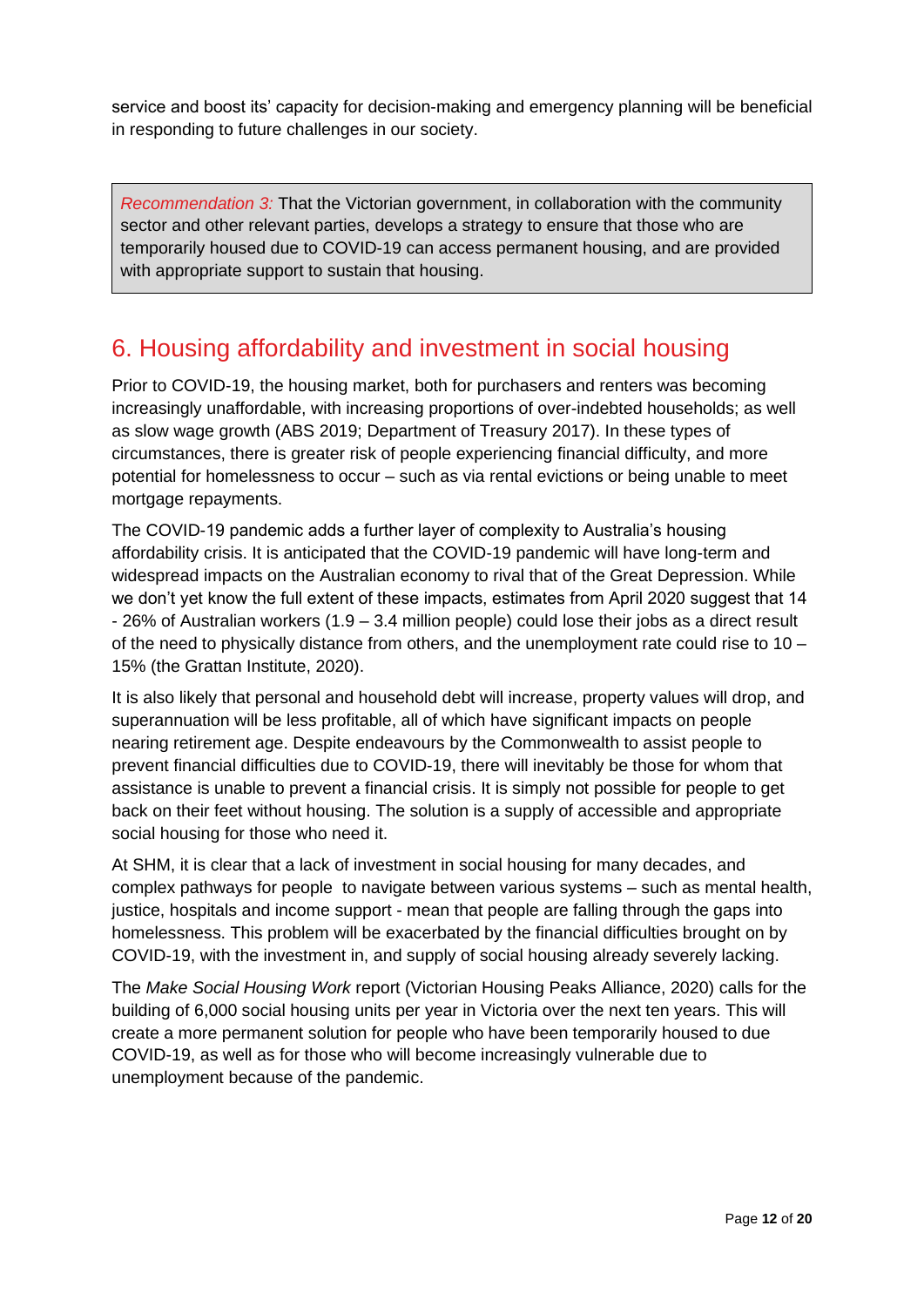*Recommendation 4:* That the Victorian government commits to investing in social housing, at a rate of at least 6,000 social housing units per year over the next ten years, alongside strategies to boost the availability of affordable housing in the short term, until a long-term social housing supply can be created.

# <span id="page-12-0"></span>7. Centrelink payments and COVID-19

We acknowledge that the Commonwealth has implemented mammoth changes to the income support system in response to the COVID-19 pandemic as well as financial assistance to businesses to keep their staff employed. These changes have been swiftly implemented, and are hugely beneficial to many Australians, not only those in receipt of government assistance prior to the pandemic. Though income support is a Commonwealth issue, the State and Territory governments have a responsibility to advocate on behalf of their vulnerable constituents and reframe the entire welfare support system into one that ensures people who are not employed, or on low incomes, do not live in poverty.

For those who were already experiencing extreme disadvantage and poverty prior to the pandemic, the Coronavirus Supplement of an additional \$550 per fortnight (announced on 22 March 2020) for eligible recipients, as well as the \$750 Economic Support Payments provided to a wider group of eligible recipients, has made a significant positive impact on recipients of these payments, alongside the suspension of mutual obligation requirements for payments throughout the pandemic.

However, these changes have been described and clearly indicated as being temporary measures during the pandemic, with the current date to revert to the prior rates is 24 September 2020.

However, there is overwhelming evidence that the current payment rates must be maintained, particularly considering the likely longevity of the virus and its' impacts. Many low-income Australians are experiencing extreme financial hardship, struggling to make ends meet in private rental, and are at severe risk of homelessness.

The Department of Health & Human Services (DHHS) conducts quarterly rental reports, to examine availability and affordability of the rental market. In December 2019, the median weekly rent was \$400 across both regional areas and metropolitan Melbourne (DHHS 2019).

The rate of the JobSeeker payment without the Coronavirus Supplement at \$282.85 per week is nowhere near enough to meet basic housing needs, even with the additional full rate of Commonwealth Rent Assistance (CRA) of \$69.80 per week.

Given eligibility for maximum rate of CRA requires rental payments to be at least \$310.73 per week, someone would be left with \$28.10 per day to meet all other needs – food, bills, transport, and clothing. A spend of any more than 30 per cent of income on rent (in this case,  $$105.79$ ) per week is the definition of housing stress for people on a low income – a nationally accepted benchmark. It is estimated at least 40 per cent of people receiving CRA are in this position. This means that recipients of the JobSeeker Payment, as well as other Centrelink payments, are living well below the poverty line, and this has been the case for well over a decade given that the payment had not been increased in real terms since 1994 prior to the COVID-19 pandemic.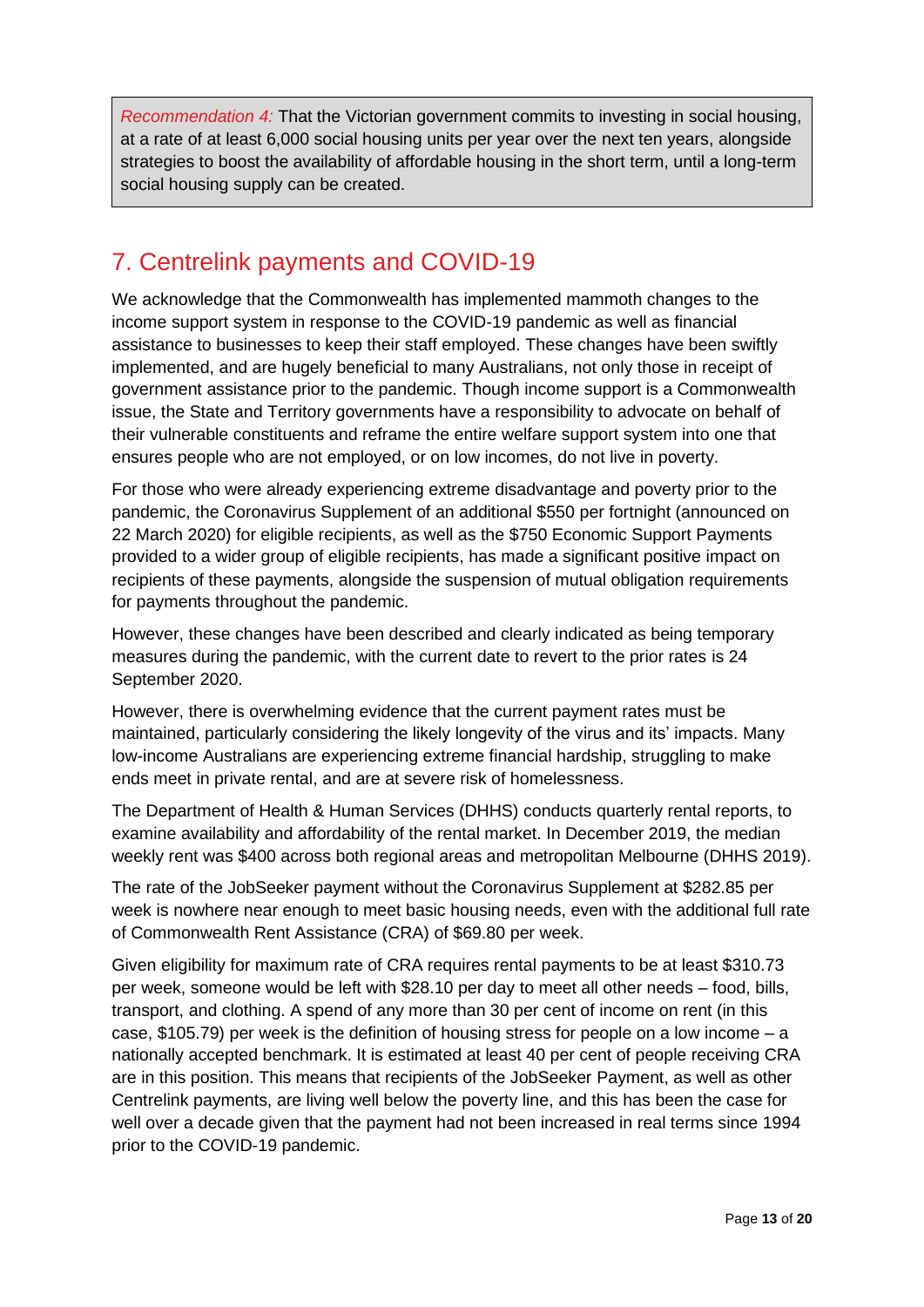Low-income single person households face the most difficulties in accessing affordable rental housing, due to such a limited supply of affordable one-bedroom dwellings. In December 2019, DHHS found that just 0.4 per cent of one-bedroom dwellings let in the December quarter were affordable to low-income singles across Melbourne, and 2% in the state of Victoria. In comparison to March 2000, the earliest records of this data collection, 5.5% of one-bedroom dwellings were affordable for the same cohort, and 19.1% across the state (DHHS 2019).

Anglicare Australia recently conducted its annual Rental Affordability Snapshot in March 2020. This year's study was completed just after the COVID-19 changes to the welfare system for the following six months. This provided a unique opportunity to compare rental affordability under 'business as usual' arrangements against what would happen for people on government assistance if the Coronavirus Supplement were made permanent.

Of the 69,960 properties studied on 21 March 2020, just three properties in the country were affordable and suitable for single people receiving Youth Allowance, and only nine for a single person receiving the JobSeeker Payment (Anglicare Australia, 2020).

If the Coronavirus Supplement was made permanent, there would be 624 properties (0.9%) that would be affordable for a single person receiving Youth Allowance, and 1,040 properties (or 1.5%) that would be affordable for a single person receiving the JobSeeker Payment. This is still a small number, but it is indicative of how much difference the changes to income support associated with the COVID-19 pandemic have made to people receiving Commonwealth income support. For single people on the minimum wage, only 1688 properties (2.4%) were affordable.

These changes confirmed what was well understood within the community – that the previous rate of the JobSeeker Payment, formerly known as Newstart, as well as other Centrelink payments are too low to meet basic living standards and mean that poverty becomes entrenched in their lives.

Many SHM clients receive Commonwealth income support and have been extremely grateful for the temporary changes to payments associated with COVID-19, as many clients have been subsisting on insufficient payments for several years. The present environment provides SHM staff with a unique opportunity to support clients to learn budgeting skills, and to pay off debt where it has accumulated and rebuild their lives.

This was supported by the Senate Community Affairs References Committee, who conducted an Inquiry into Newstart (now known as the JobSeeker Payment) and related payments in 2019. The Committee recommended that the Australian Government immediately undertake a review of the income support system to ensure that all eligible income support recipients do not live in poverty (Commonwealth of Australia, 2020).

The Australian Government has a unique opportunity provided by the COVID-19 pandemic to reframe the welfare system into one that allows for an acceptable standard of living and prevents poverty, disadvantage, and homelessness. It is deeply unfortunate that the Commonwealth has not listened to the calls from across the community not to decrease JobSeeker and JobKeeper payments on 28 September, particularly given the current restrictions within Victoria.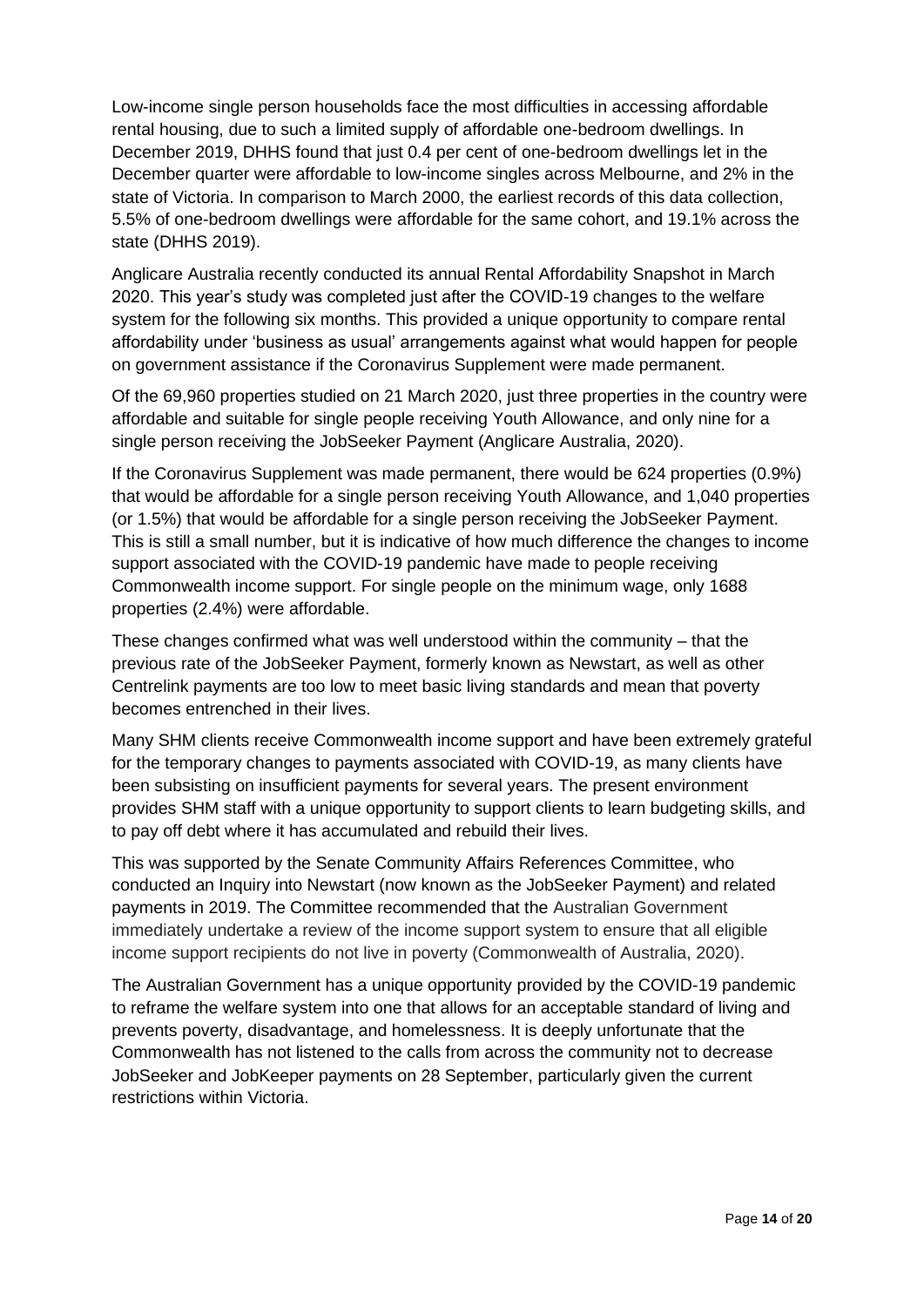*Recommendation 5:* That the Victorian government continues to advocate for long-term changes to the Commonwealth income support system, as well as continuing to use alternative mechanisms to financially support vulnerable Victorians in the absence of action by the Commonwealth.

## 8. Moratorium on rental evictions and mortgage relief

On Sunday 29 March 2020, the Commonwealth Government announced a six-month ban on landlords evicting residential or commercial tenants who are unable to pay their rent due to having lost income due to the virus lockdown (AHURI, 2020a). There has been a significant effort by the Victorian government to support this, through amending the Residential Tenancies Act and providing financial assistance to renters via the rent relief grant in Victoria (DHHS 2020).

Banks are also providing mortgage relief to both owner-occupiers who have lost income, and landlords with loans on a rental property where the tenants are unable to pay their rent, but interest will continue to accumulate on the loan, which comes at a longer term cost. It is important for financial institutions to continue to support their customers to ensure they are not at risk of defaulting on their loans and risk losing their housing.

At this stage, it is unclear how tenants will be required to repay their rent after the six-month period, assuming that they are able to resume work at prior levels of employment or obtain another job quickly. It is possible that households would be expected to repay their rental arrears, alongside their current rent; and that mortgage repayments will need to be increased. It is also possible that private landlords may need to quickly sell tenanted properties, causing significant disruption for their tenants who may then need to relocate if the purchaser does not want to maintain the existing tenancy.

At best, this 'double rent'/increased repayment scenario would reduce households' spending capacity, and therefore limit Australia's ability for economic rebound after the pandemic (AHURI 2020b). If households cannot pay rent or service their loans, they may well be at risk of losing their housing and be exposed to homelessness.

*Recommendation 6:* That the Victorian Government collaborates with the Commonwealth, landlords and financial institutions to prevent private tenants from being forced to repay their accumulated housing costs at an unaffordable rate, risking eviction, homelessness, and exposure to trauma.

# <span id="page-14-0"></span>9. Technological disadvantage

Digital technologies, such as the internet, video chat and mobile phones facilitate social connections between human beings while being physically separated, which has become increasingly important in reducing social isolation associated with physical distancing during the COVID-19 pandemic. Access to these technologies, while commonplace in Australia, are still limited to those with the means to purchase them, and the skills to use them effectively and safely.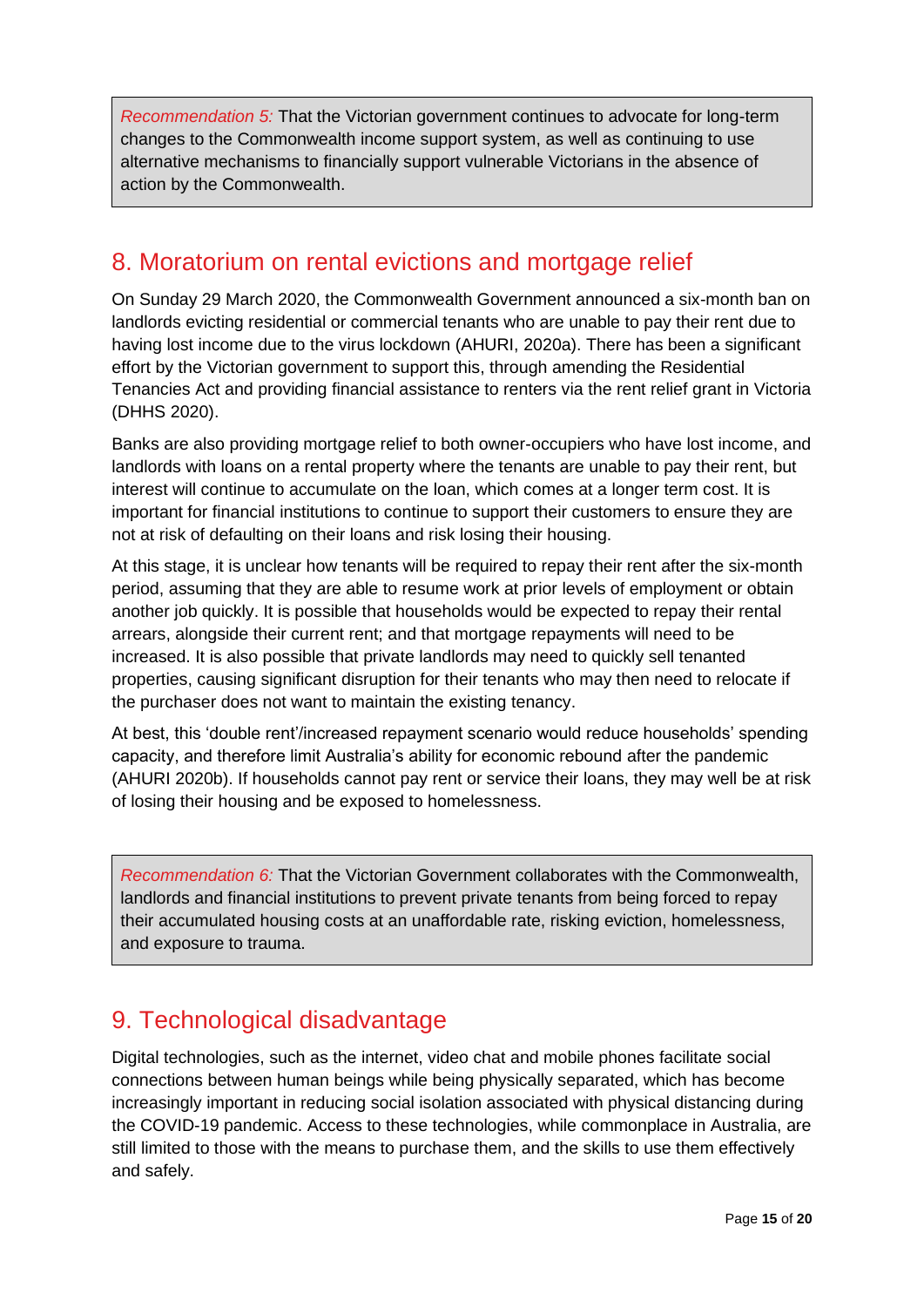The 'digital divide' within Australian society will inevitably rise – those with limited access to technology are unable to participate in social interaction in the new environment and will continue to miss out into the future. This is not only restricted to personal and social interactions but has significant impacts for access to goods and services, accessing medical care via Telehealth, access to education and government services including Centrelink and even understanding changes to COVID-19 restrictions that are communicated to the public online.

People experiencing disadvantage and homelessness have very minimal access to technology and are often difficult to engage, and SHM has been able to provide mobile phones to clients to reduce the likelihood that they will disengage, but this is not a long-term solution.

An associated concern is the rise in cashless payments to prevent the spread of COVID-19, where many businesses are now actively encouraging contactless transactions (such as debit or credit card 'tap and go' payments, or mobile phone payments) when purchasing goods and services, or refusing to accept cash at all during the pandemic. The Reserve Bank of Australia's 2019 Consumer Payments Survey indicated that the use of cash payments has declined from 69% in 2007 to 27% in 2019 (Caddy et al., 2020). However, they have recognised that lower-income households are more likely to use cash, as well as older Australians, and some consumers are still heavily reliant on cash to make payments; and moves towards a cashless society risks leaving vulnerable people who have minimal access to both technology and funds behind. This has occurred in Sweden, where only 2% of payments are made with cash, but the government halted removal of cash as it was having significant negative impacts on vulnerable people (Commonwealth Bank of Australia, 2019).

Technological disadvantage is becoming clear challenge within Australian society, particularly in the wake of the COVID-19 pandemic and should be examined long-term to ensure that disadvantaged communities do not become further disadvantaged by a lack of access to technology.

*Recommendation 7:* That government invests in programs and services that provide access to, and training in digital technologies for vulnerable Victorians, particularly older people and those experiencing homelessness and disadvantage.

## <span id="page-15-0"></span>10. Demographic changes at SHM

Over the course of the COVID-19 pandemic, SHM has seen some changes in who has presented to our Engagement Hubs during the pandemic. Sacred Heart Central highlighted that they have provided meals and other support to several clients who newly presented to our services, who were not experiencing or at risk of homelessness prior to the COVID-19 pandemic.

These individuals have indicated that they previously worked in the 'gig economy' and hospitality and lost their employment due to the COVID-19 restrictions and are not Australian citizens or permanent residents. This includes temporary migrants, working holidaymakers, partner visa holders, international students, and New Zealand citizens who hold a non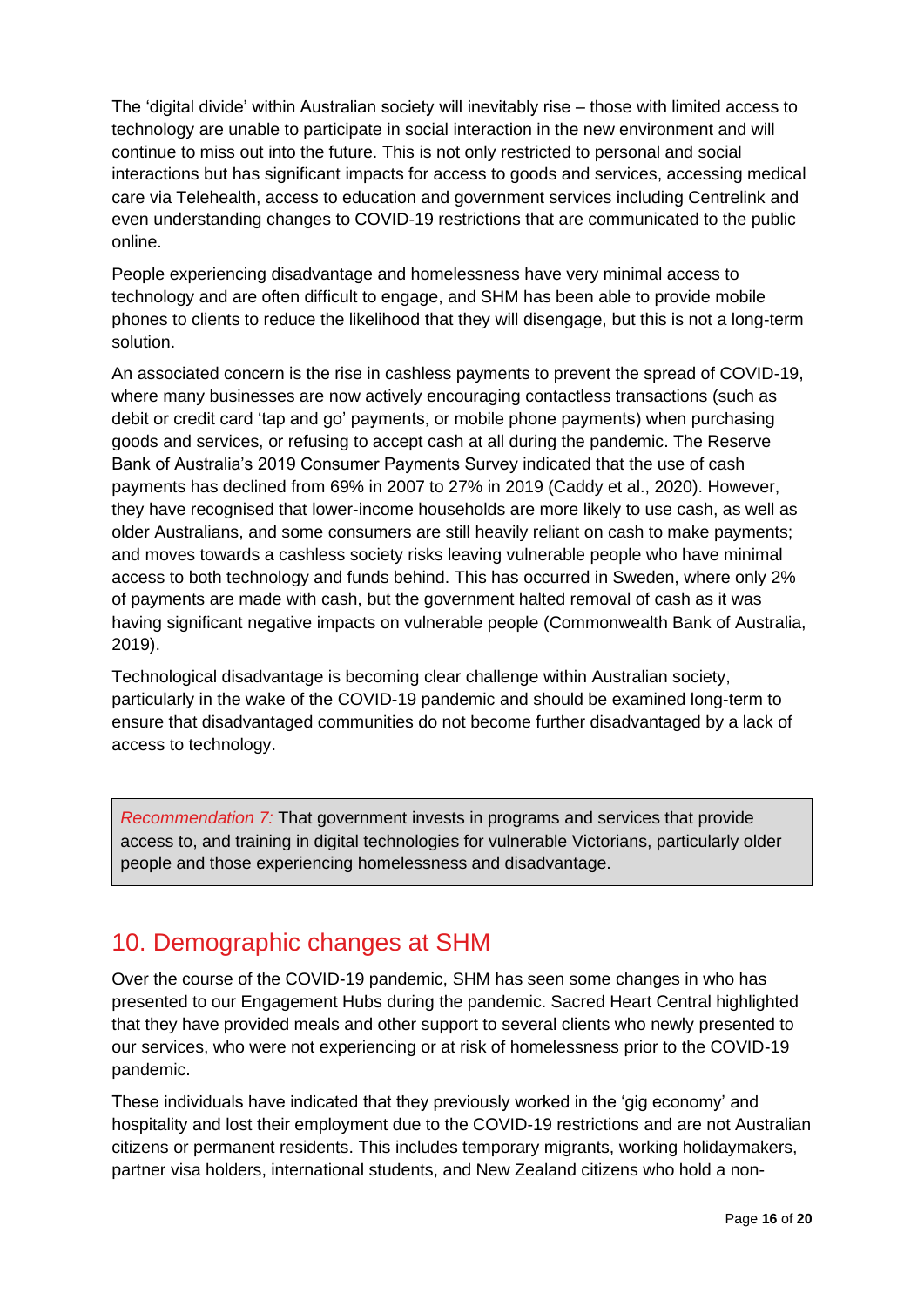protected Special Category Visa. People who are in Australia on these visas are ineligible for Centrelink payments or Medicare and would not qualify for the JobKeeper Payment from their employers to provide financial assistance.

In some cases, we have been able to refer clients who had lost their housing into motel accommodation, where they would not generally be eligible for crisis accommodation based on citizenship criteria. We have also been able to support some clients who have lost their employment to sustain their housing when they have been ineligible for financial assistance from the government.

It is deeply unfortunate that the Commonwealth has excluded non-permanent residents in its efforts to provide temporary financial assistance to those who have lost their employment due to COVID-19, or to their employers who are able to claim the JobKeeper Payment for other employees within their business. Many temporary residents have made their homes in Australia, and are not being treated equitably, despite their social and economic contributions to society, including filling skill gaps in the Australian workforce and paying income tax. This demonstrates a lack of consideration into the welfare of thousands of people who call Australia home, and have for some time, and it is unrealistic and unfair to ask them to simply 'pack up and leave' due to the pandemic.

As such, the Victorian government should continue to advocate on behalf of its' vulnerable constituents; and to provide targeted financial assistance to people who do not have access to Commonwealth assistance.

This will improve health and wellbeing of these Victorians, and prevent financial hardship and exposure to homelessness and trauma, and reduce the impact on community service organisations who will support people to the extent they are able, regardless of their visa status.

An example of a positive intervention is the financial support provided to Victorians who do not have access to paid leave entitlements but needed to be tested for COVID-19 self-isolate while awaiting results; and then to remain isolated for 14 days if the test indicated they were infected with the virus. We applaud the Victorian Government for providing this support and recognising the fact that a lack of paid leave encourages unwell people to continue to attend work despite public health concerns, due to financial pressures or fears of losing their employment (especially in a casualised workforce).

Another key aspect of this issue is culture change associated with a 'soldiering on' mindset present in many workplaces and industries. Such a culture is not beneficial in minimising transmission of other illnesses (such as common colds and seasonal influenza) within the community, and arguably contributes to worker burnout. We encourage the Victorian Government to continue to work with employers and the community to change the culture around attending work when unwell, to ensure that no one feels obliged to 'soldier on'.

*Recommendation 8:* That government should provide additional assistance to vulnerable Victorians who are ineligible for Commonwealth income support or the JobKeeper payment, to reduce financial hardship prevent exposure to homelessness and trauma in communities of temporary residents and migrants.

*Recommendation 9:* That government should invest in a public health campaign to discourage people from attending their workplace when unwell, and to work with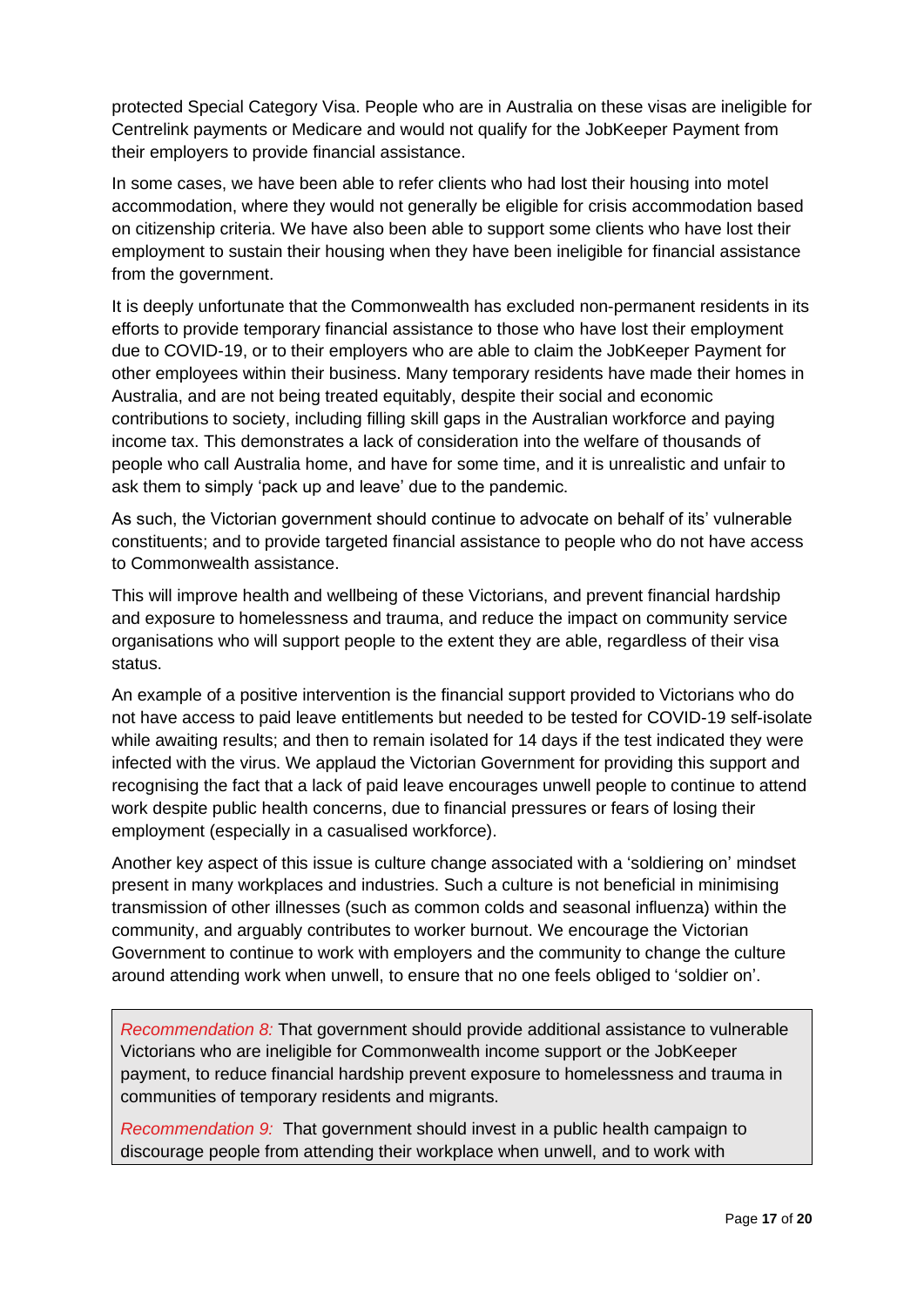employers to ensure that their staff do not feel obliged to attend work in these circumstances.

## 11. Re-employment assistance

The *Working for Victoria* Scheme, a dedicated job and employee search platform for people who have been displaced from work due to COVID-19 is an extremely beneficial initiative. A positive aspect to the program is that it is open to anyone who has working rights in Australia and we commend the Victorian Government for recognising the additional risks for people who do not have permanent residency or Australian citizenship in the current environment.

SHM has been successful with two applications under the *Working for Victoria* Scheme, which will benefit us in creating a COVID-Safe environment for our clients, residents, volunteers, staff and Op Shop customers (when stores reopen) and provide employment opportunities for around 50 people. The first application provides for 38 Wellbeing and Hygiene Worker roles, who will be responsible for cleaning and sanitation and monitoring social distancing across our services; as well as two Kitchen Assistants in our Meals Program, and two Human Resources positions to assist in this recruitment effort. The second application provides funding for 8 full time positions for 6 months directly in Client Services roles, supporting new graduates, or people in a final placement year to have a pathway into employment, and for SHM this provides a fantastic opportunity to add some capacity and worker support across our services. These roles will work with people experiencing homelessness who have been temporarily placed in hotels and build the skills and capacity of early-career community services professionals.

<span id="page-17-0"></span>*Recommendation 10:* That government should continue to expand the *Working for Victoria*  Scheme to support Victorians back into work in the coming months and years as we commence economic recovery from COVID-19, and work with businesses to understand their ongoing requirements in a 'COVID-normal' environment.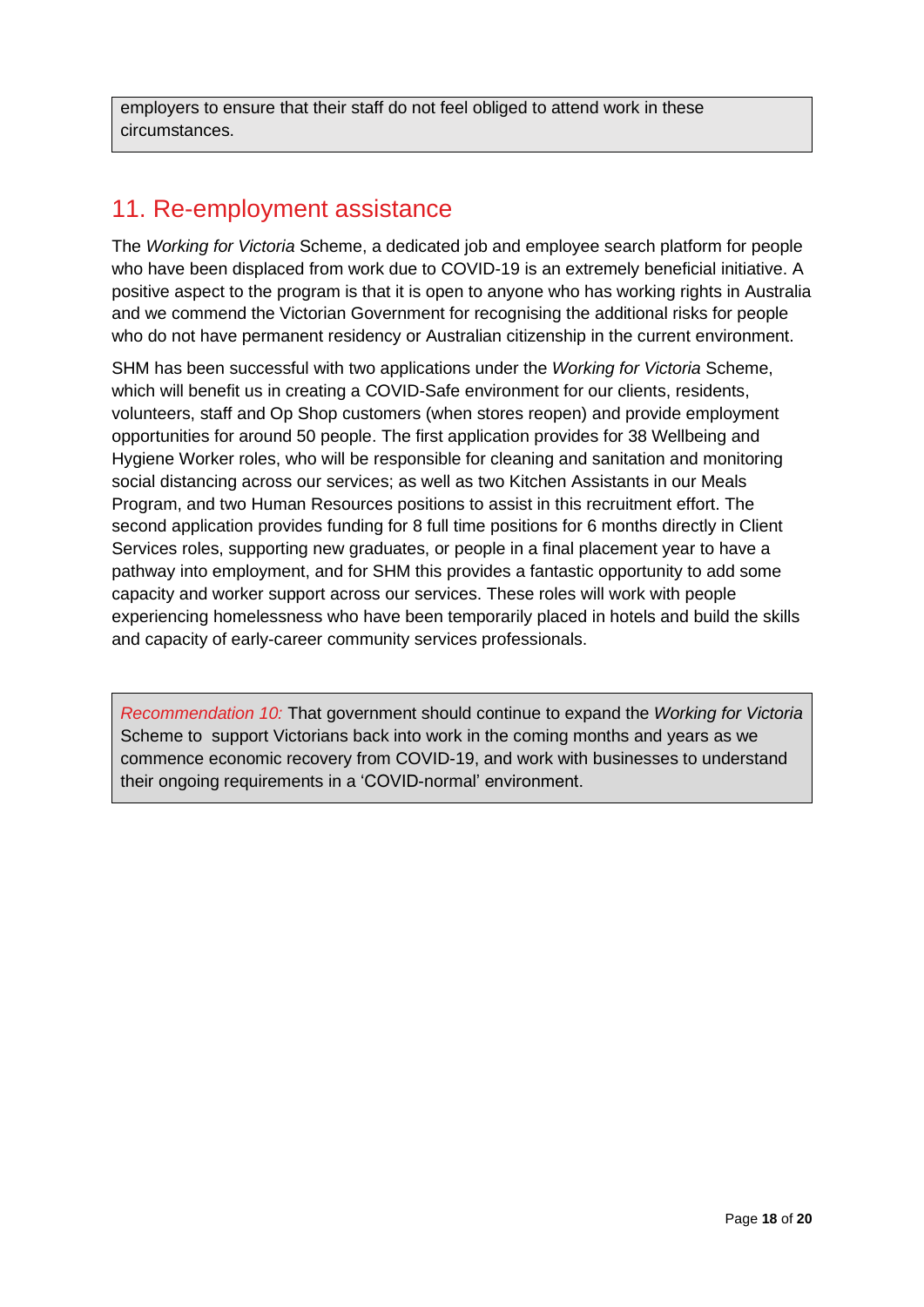# 12. References

Anglicare Australia (2020). *Rental Affordability Snapshot – National Report*, Anglicare Australia, Ainslie.

Australian Bureau of Statistics (ABS) (2019). *6523.0 - Household Income and Wealth, Australia, 2017-18*. ABS, Canberra.

Australian Housing and Urban Research Institute (AHURI) (2020a). *AHURI Brief: Unpacking the challenges in the rental market during COVID-19*, 23 April 2020. AHURI, Melbourne. Accessible at: [https://www.ahuri.edu.au/news-and-media/covid-19/unpacking-the](https://www.ahuri.edu.au/news-and-media/covid-19/unpacking-the-challenges-in-the-rental-market-during-covid-19)[challenges-in-the-rental-market-during-covid-19.](https://www.ahuri.edu.au/news-and-media/covid-19/unpacking-the-challenges-in-the-rental-market-during-covid-19)

Australian Housing and Urban Research Institute (AHURI) (2020b). *AHURI Brief: How is the coronavirus pandemic affecting housing policy in Australia?*, 1 April 2020. AHURI, Melbourne. Accessible at: [https://www.ahuri.edu.au/news-and-media/covid-19/how-is-the](https://www.ahuri.edu.au/news-and-media/covid-19/how-is-the-coronavirus-pandemic-affecting-housing-policy-in-australia)[coronavirus-pandemic-affecting-housing-policy-in-australia.](https://www.ahuri.edu.au/news-and-media/covid-19/how-is-the-coronavirus-pandemic-affecting-housing-policy-in-australia)

Caddy, J, Delaney, L, Fisher C & Noone C (2020), *Consumer Payment Behaviour in Australia*, Reserve Bank of Australia (RBA) Bulletin – March 2020, RBA, Sydney. Accessible at: [https://www.rba.gov.au/publications/bulletin/2020/mar/pdf/consumer-payment-behaviour](https://www.rba.gov.au/publications/bulletin/2020/mar/pdf/consumer-payment-behaviour-in-australia.pdf)[in-australia.pdf.](https://www.rba.gov.au/publications/bulletin/2020/mar/pdf/consumer-payment-behaviour-in-australia.pdf)

Clayton, R (2020), *Victorian coronavirus fines not being reviewed properly, Melbourne community legal centres say*, 30 September 2020, ABC News, [https://www.abc.net.au/news/2020-09-30/victoria-coronavirus-fines-must-be-reviewed](https://www.abc.net.au/news/2020-09-30/victoria-coronavirus-fines-must-be-reviewed-lawyers-say/12689792)[lawyers-say/12689792.](https://www.abc.net.au/news/2020-09-30/victoria-coronavirus-fines-must-be-reviewed-lawyers-say/12689792)

Coates, B, Cowgill, M, Chen, T, and Mackey, W (2020). *Shutdown: estimating the COVID-19 employment shock*. Grattan Institute, Melbourne. Accessible at: [https://grattan.edu.au/wp](https://grattan.edu.au/wp-content/uploads/2020/04/Shutdown-estimating-the-COVID-19-employment-shock-Grattan-Institute.pdf)[content/uploads/2020/04/Shutdown-estimating-the-COVID-19-employment-shock-Grattan-](https://grattan.edu.au/wp-content/uploads/2020/04/Shutdown-estimating-the-COVID-19-employment-shock-Grattan-Institute.pdf)[Institute.pdf.](https://grattan.edu.au/wp-content/uploads/2020/04/Shutdown-estimating-the-COVID-19-employment-shock-Grattan-Institute.pdf)

Commonwealth Bank of Australia (CBA) (2019). *Turning point: calling time on cash*. CBA, Sydney. Accessible at [http://www.commbank.com.au/cashlesssociety.](http://www.commbank.com.au/cashlesssociety)

Commonwealth of Australia (2020). *Adequacy of Newstart and related payments and alternative mechanisms to determine the level of income support payments in Australia Report – April 2020.* The Senate Community Affairs References Committee. Commonwealth of Australia, Canberra. Accessible at:

[https://www.aph.gov.au/Parliamentary\\_Business/Committees/Senate/Community\\_Affairs/Ne](https://www.aph.gov.au/Parliamentary_Business/Committees/Senate/Community_Affairs/Newstartrelatedpayments/Report) [wstartrelatedpayments/Report.](https://www.aph.gov.au/Parliamentary_Business/Committees/Senate/Community_Affairs/Newstartrelatedpayments/Report)

Davey, M (2020), *Victoria police powers under scrutiny after fines issued for exercise and going to supermarket*, 3 September 2020, The Guardian, [https://www.theguardian.com/australia-news/2020/sep/03/victoria-police-powers-under](https://www.theguardian.com/australia-news/2020/sep/03/victoria-police-powers-under-scrutiny-after-fines-issued-for-exercise-and-going-to-supermarket)[scrutiny-after-fines-issued-for-exercise-and-going-to-supermarket.](https://www.theguardian.com/australia-news/2020/sep/03/victoria-police-powers-under-scrutiny-after-fines-issued-for-exercise-and-going-to-supermarket)